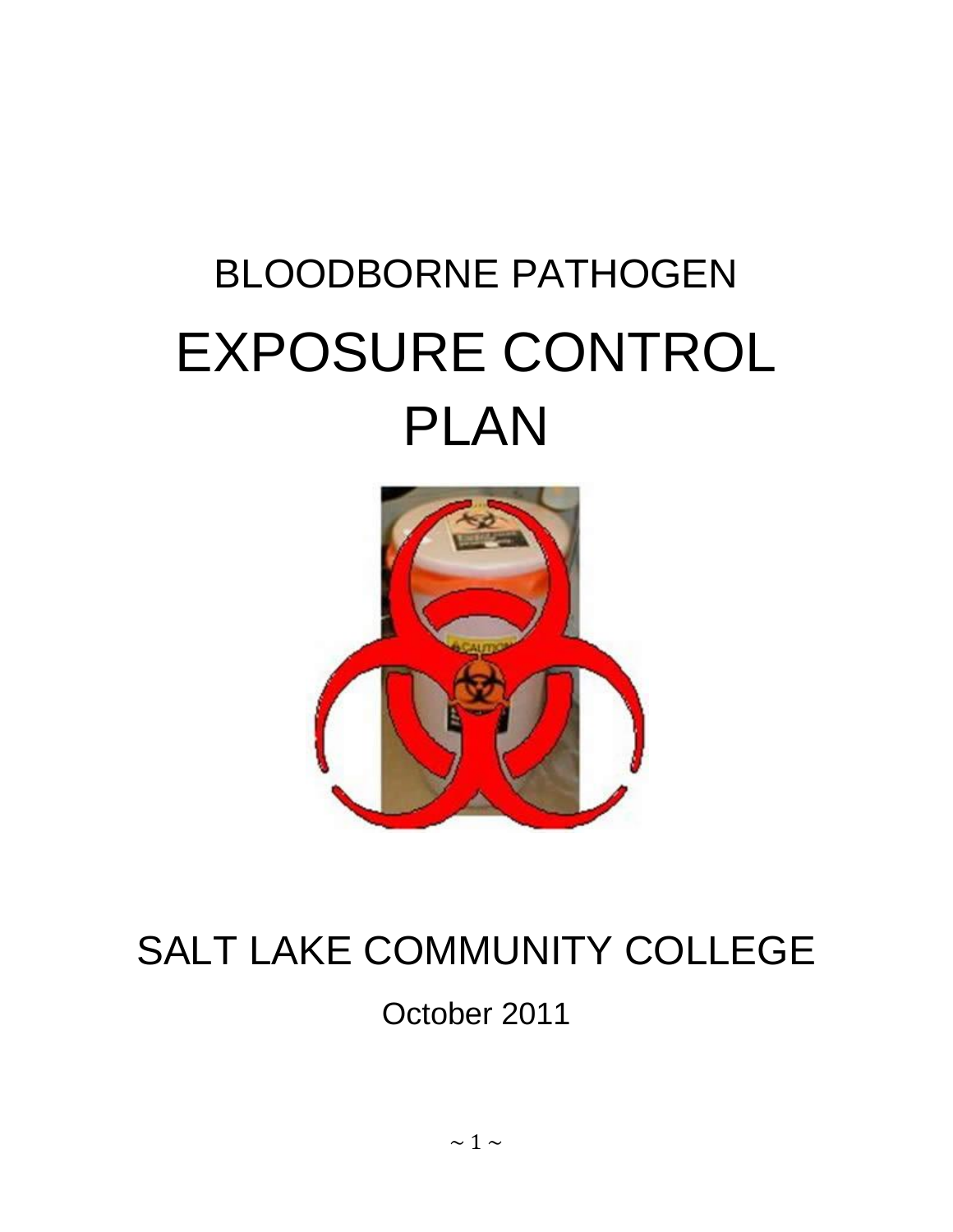#### **POLICY**

Salt Lake Community College is committed to providing a safe and healthful work environment for our entire faculty and staff. In pursuit of this goal, the following Exposure Control Plan (ECP) is provided to eliminate or minimize occupational exposure to blood borne pathogens in accordance with OSHA standard 29 CFR 1910.1030, "Occupational Exposure to Blood Borne Pathogens."

The ECP is a key document to assist this organization in implementing and ensuring compliance with the standard, thereby protecting our employees. The ECP includes:

- Determination of employee exposure
- Implementation of various methods of exposure control, including:
	- o Universal precautions
	- o Engineering and work practice controls
	- o Personal protective equipment
	- o Housekeeping
- Hepatitis B vaccination
- Post-exposure evaluation and follow up
- Communication of hazards to employees and training
- Recordkeeping
- Procedures for evaluating circumstances surrounding exposure incidents

Implementation methods for these elements of the standard are discussed in the subsequent pages of this ECP.

#### **PROGRAM ADMINISTRATION**

The Office of Environmental Health & Safety is responsible for implementation of the ECP. The Environmental Health and Safety Manager will maintain, review and update the ECP at least annually, and whenever necessary to include any new or modified tasks or procedures. The Environmental Health and Safety Manager may be contacted at 957-4902.

Those employees who are determined to have occupational exposure to blood or other potentially infectious materials must comply with the procedures and work practices outlined in this Exposure Control Plan.

The division or department utilizing the materials will purchase and maintain all necessary personal protective equipment (PPE), engineering controls (e.g. sharps containers), labels, and red disposal bags as required by the standard. The division or departments using these materials will ensure that adequate supplies of the aforementioned equipment are available in the appropriate sizes. The Office of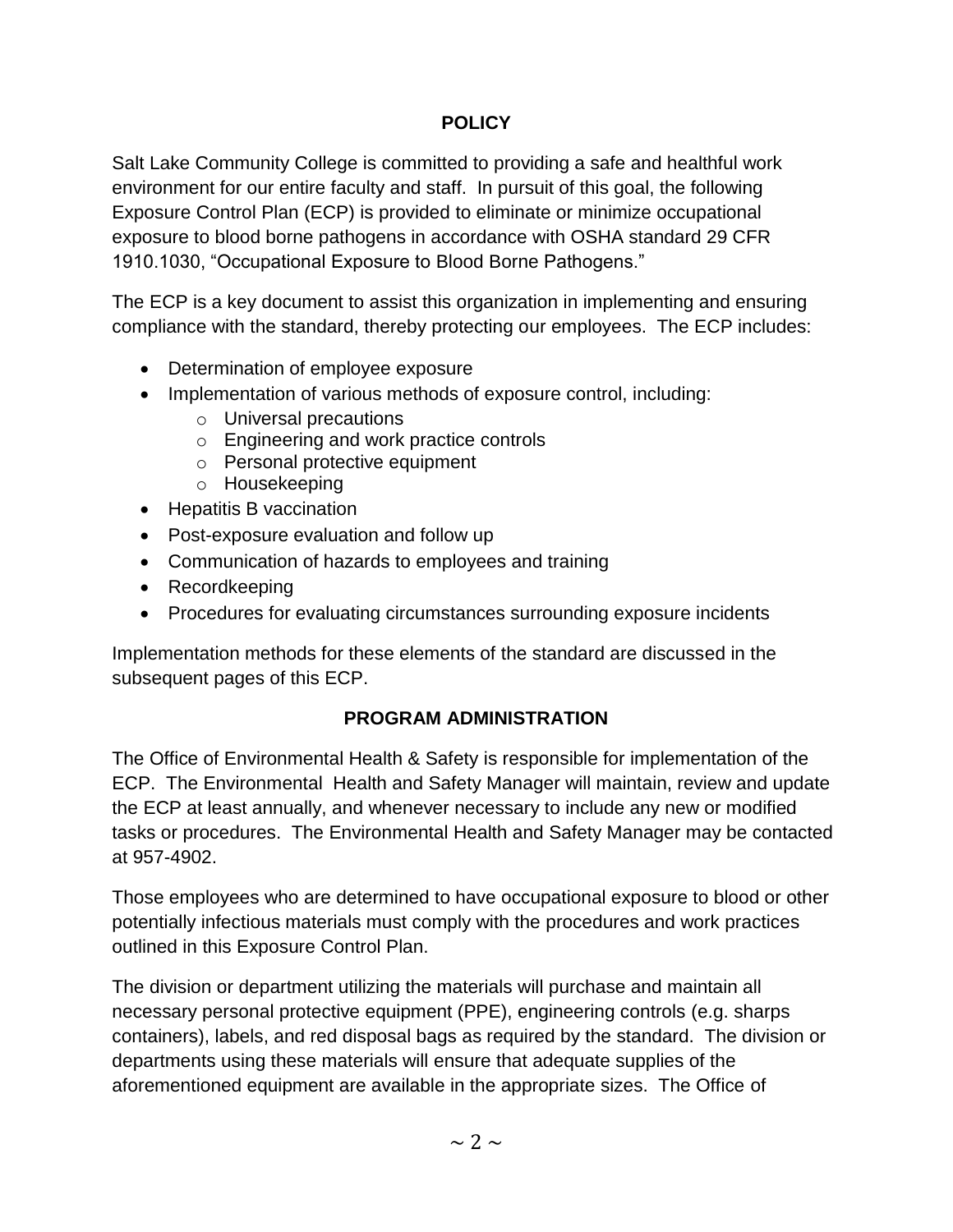Environmental Health and Safety will consult with the users of this equipment and/or engineering controls to ensure proper selection and use.

The Office of Environmental Health & Safety will be responsible for ensuring that all medical actions required by the standard are performed and that appropriate employee health and OSHA records are maintained. The custodian of these records will be the Office of Risk Management.

The Office of Environmental Health and Safety will be responsible for training, documentation of training, and making the written Exposure Control Plan available to employees, OSHA, and NIOSH representatives.

# **EMPLOYEE EXPOSURE DETERMINATION**

The following is a list of job classifications at SLCC in which employees may have

occupational exposure:

| <b>Facilities custodial</b> | Athletics aids                    |
|-----------------------------|-----------------------------------|
| <b>Facilities plumbers</b>  | Day care faculty                  |
| Nursing faculty             | Day care aids                     |
| Nursing aids                | <b>Health and Wellness staff</b>  |
| Biology faculty             | Barbering and Cosmetology faculty |
| Biology aids                | Barbering and Cosmetology staff   |
| Dental Hygiene faculty      | <b>Medical Assisting faculty</b>  |
| Dental Hygiene aids         | <b>Food Service staff</b>         |
| Athletics coaches           | Other employees as needed         |

(Note: Part-time, fulltime, temporary, contract and per diem employees on this list are covered by this standard. This list is in no way comprehensive others in need of training may occur on a case by case basis

# **METHODS OF IMPLEMENTATION AND CONTROL**

#### **Universal Precautions**

All employees will utilize universal precautions.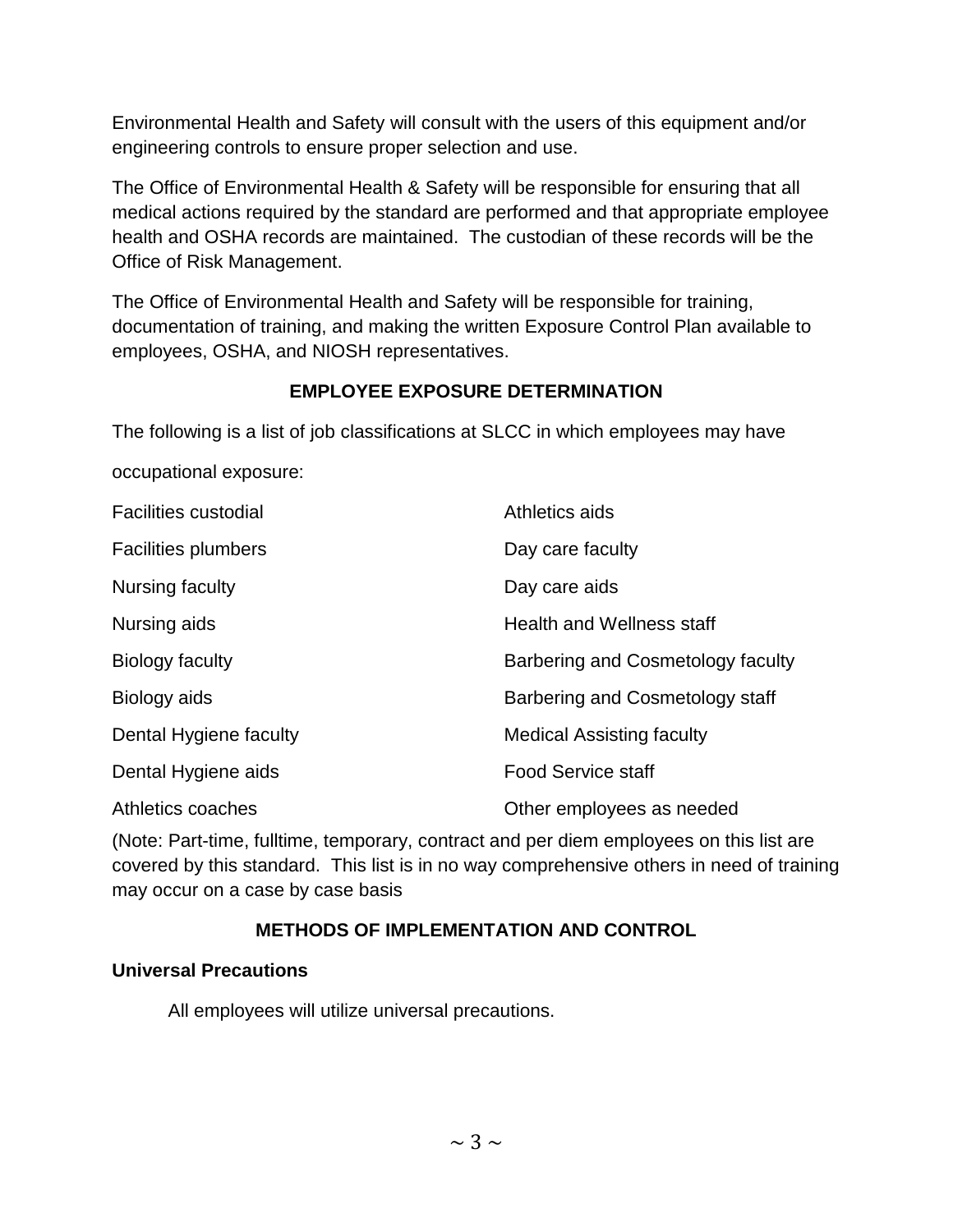#### **Exposure Control Plan**

Employees covered by the blood borne pathogens standard will receive an explanation of this Exposure Control Plan during their initial training session. It will also be reviewed in their annual refresher training. All employees can review this plan at any time during their work shifts by contacting the Office of Environmental Health and Safety. The Exposure Control Plan will be available in all of the affected departments as part of their departmental Operations Manual. If requested, Environmental Health and Safety will provide an employee with a copy of the Exposure Control Plan free of charge within 15 days of the request.

The Office of Environmental Health and Safety is responsible for reviewing and updating the Exposure Control Plan annually or more frequently if necessary to reflect any new or modified tasks and procedures that affect occupational exposure and to reflect new or revised employee positions with occupational exposure.

#### **Engineering Controls and Work Practices**

Engineering controls and work practice controls will be used to prevent or minimize exposure to blood borne pathogens.

Sharps disposal containers are purchased and maintained by the producer of the medical waste and are replaced by the Facilities Custodial department upon request by the generator of the waste. Every effort will be made to prevent overfilling.

SLCC identifies the need for changes in engineering controls and work practices by reviewing OSHA records and interviewing employees as needed. The Office of Environmental Health and Safety reviews new procedures and products regularly to identify possible blood borne pathogen risks.

The Office of Risk Management is responsible for ensuring that these recommendations are implemented.

#### **Needlestick Safety and Prevention Act**

OSHA Paragraph 1910.1030 requires the use of needlesttick prevention devices to eliminate or reduce needlestick exposures. On an annual basis, non-managerial employees responsible for direct patient care, who are potentially exposed to injuries from contaminated sharps, shall participate in the identification and selection of control devices for needlestick protection. This shall be documented as part of the individuals training requirement.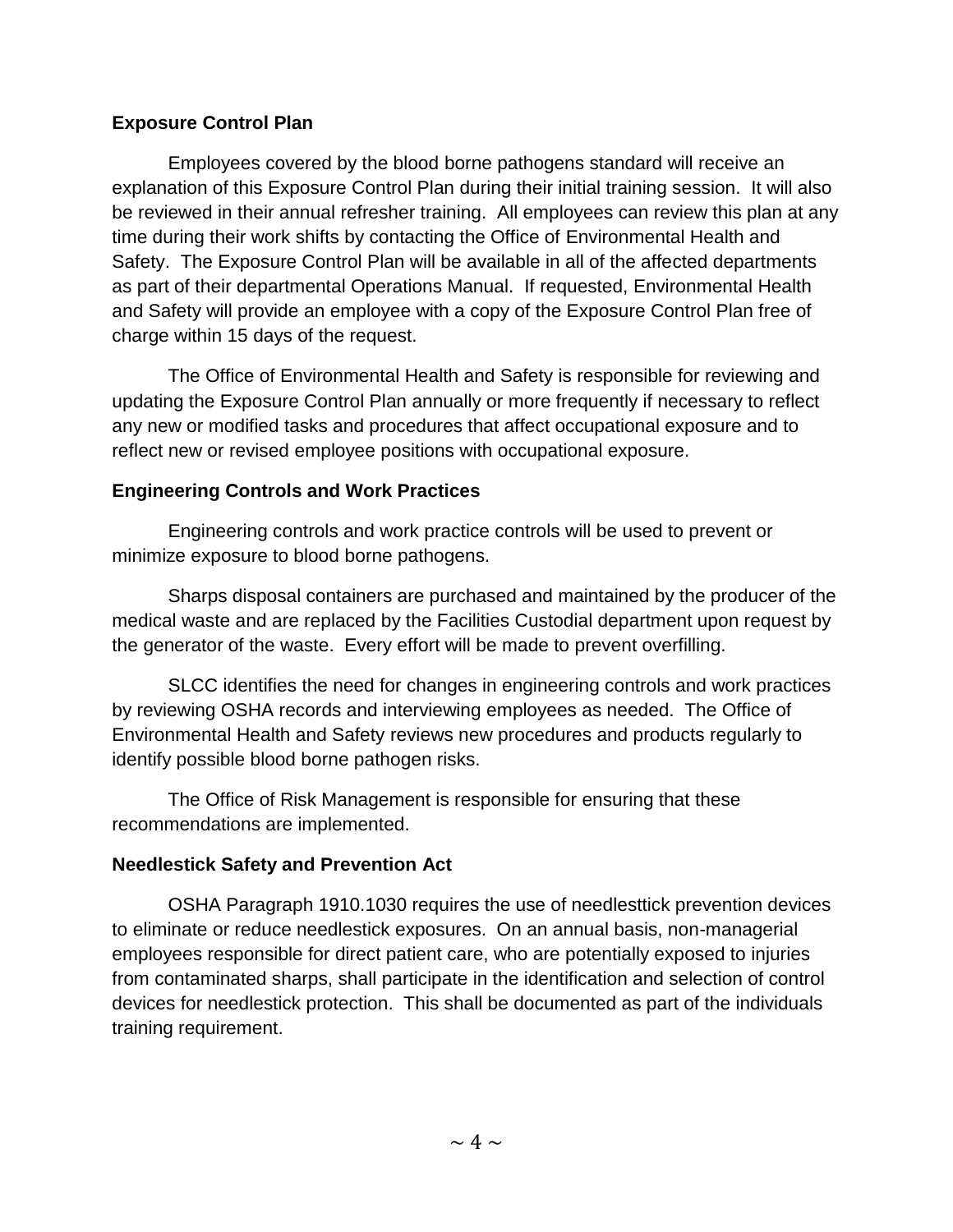#### **Personal Protective Equipment (PPE)**

PPE is provided to our employees at no cost to them. Training in the use of the appropriate PPE for specific tasks or procedures is provided by the Office of Environmental Health and Safety.

The need for PPE will be determined by the user of the PPE in consultation with the Office of Environmental Health and Safety. The department with the need for the PPE is responsible for its purchase. The PPE will be located in the department where there is a need for the PPE. The Office of Environmental Health and Safety is responsible to see that the proper PPE is purchased and located so as to be available to the user.

All employees using PPE must observe the following precautions:

- Wash hands immediately or as soon as feasible after removing gloves or other PPE.
- Remove PPE after it becomes contaminated and before leaving the work area.
- Used PPE may be disposed of in appropriate containers as dictated by the Office of Environmental Health and Safety.
- Wear appropriate gloves when it is reasonably anticipated that there may be hand contact with blood or other potentially infectious material and when handling or touching contaminated items or surfaces; replace gloves if torn, punctured or contaminated, or if their ability to function as a barrier is compromised.
- Never wash or decontaminate disposable gloves for reuse.
- Wear appropriate face and eye protection when splashes, sprays, spatters, or droplets of blood or other potentially infectious materials pose a hazard to the eyes nose or mouth.
- Remove immediately, or as soon as feasible any garment contaminated with blood or other potentially infectious materials, in such a way as to avoid contact with the outer surface.

The Office of Environmental Health and Safety is responsible to see that all contaminated PPE is properly disposed of.

#### **Housekeeping**

Regulated Medical Waste is placed in containers lined with appropriately marked, red colored bags which are closable, and constructed to contain all contents and prevent leakage. Bags must be closed and tied up prior to removal to prevent spillage or protrusion of contents during handling. These properly closed red bags will be picked up and disposed of by the Facilities Custodial Division on an as needed basis.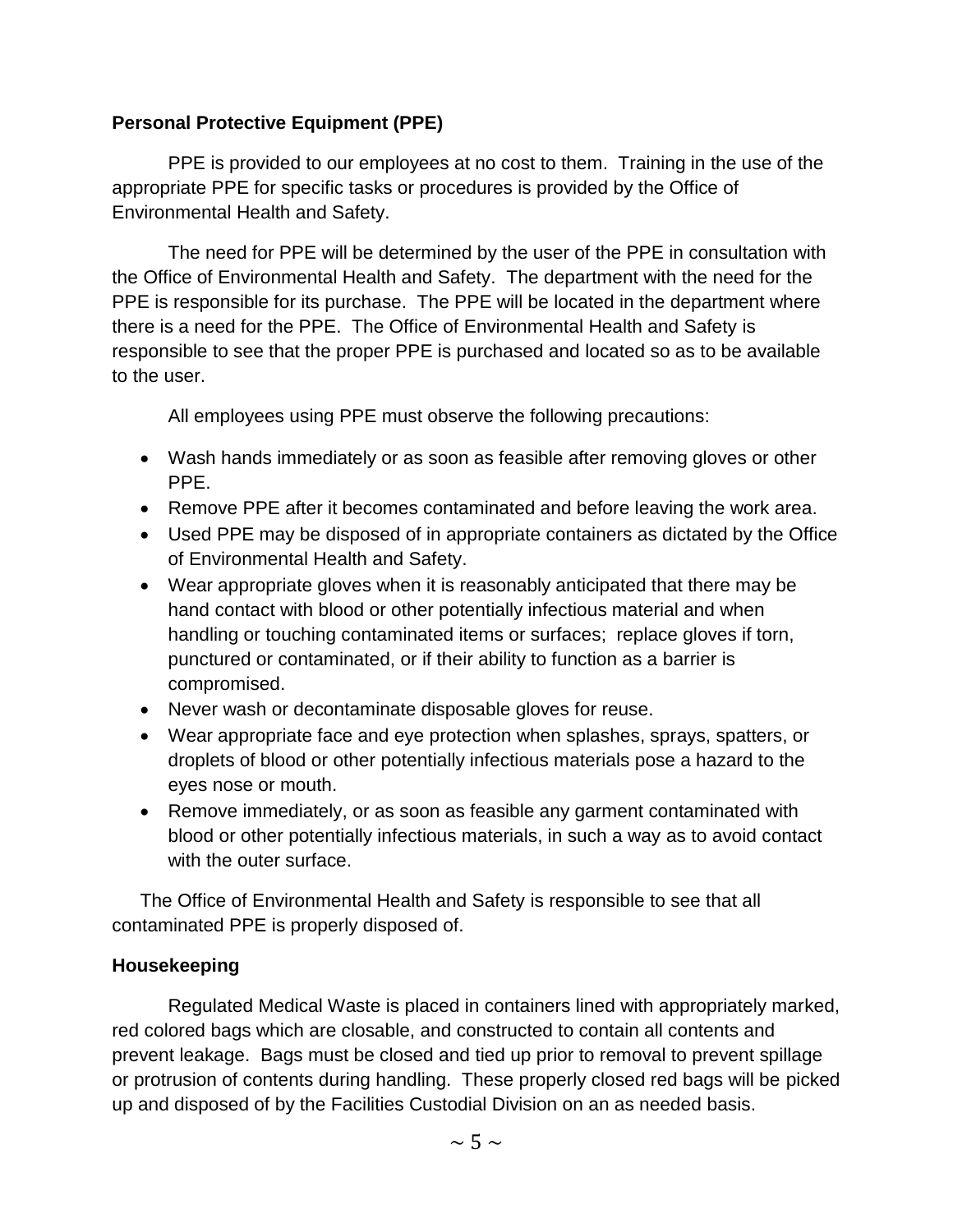Medical sharps are placed in appropriate, properly labeled, hard plastic sharps containers and properly disposed of upon request by the Facilities Custodial Division, by using the Facilities Division work order FIX IT system. The office in need of services should send an e-mail to "fix it" using the College's intranet system. If you are unsure about how to make this request please contact the Customer Service Coordinator in the Facilities Division at extension 4033

Buckets and other cleaning equipment used to clean up blood or other potentially infectious products are to be cleaned and decontaminated as soon as feasible after visible contamination.

Broken glassware that may be contaminated is only picked up using mechanical means, such as a brush and dustpan.

All linens or other non-single service items that become contaminated with blood or other potentially infectious materials will be disposed of as Regulated Medical Waste and not laundered.

All employees are to notify the Office of Environmental Health and Safety if they discover regulated waste containers, refrigerators containing improperly labeled blood or other potentially infectious materials or other improperly labeled blood handling equipment.

#### **HEPATITIS B VACCINATION**

The Office of Environmental Health and Safety will provide training to employees on hepatitis B vaccinations, addressing safety, benefits, efficacy, methods of administration, and availability.

The hepatitis B vaccination series is available at no cost after initial employee training and within 10 days of initial assignment to all employees identified in the exposure determination section of this plan. Vaccination is encouraged unless: 1) documentation exists that the employee has previously received the series; 2) antibody testing reveals that the employee is immune; or 3) medical evaluation shows that vaccination is contraindicated.

However, if an employee declines the vaccination, the employee must sign a declination form. Employees who decline may request and obtain the vaccination at a later date at no cost. Documentation of the refusal will be kept by the Office of Risk Management.

The vaccination will be provided by the Health and Wellness clinics at Salt Lake Community College.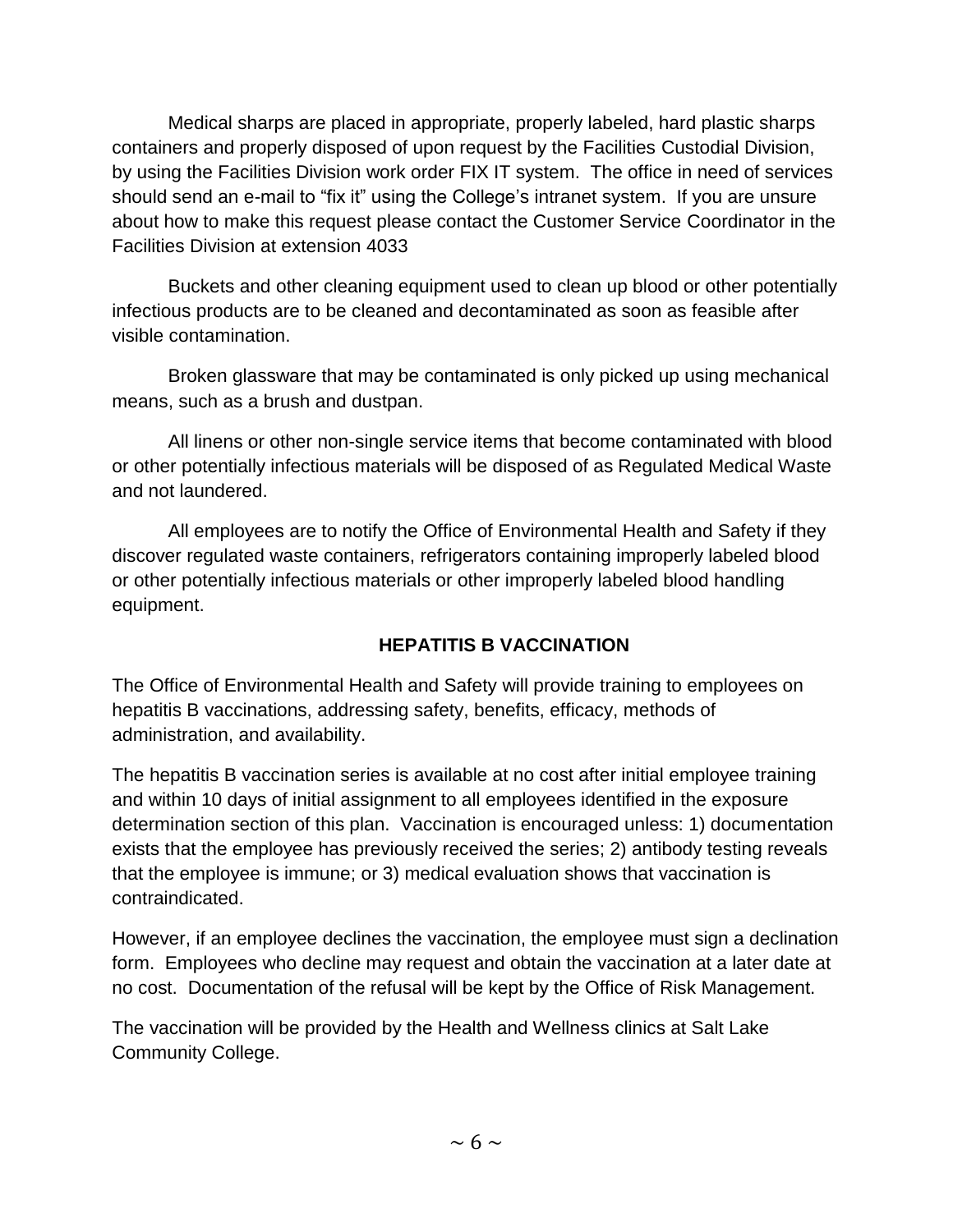#### **POST-EXPOSURE EVALUATION AND FOLLOW-UP**

Should an exposure incident occur, immediately contact the SLCC Office of Risk Management at 801-957-4533 or 801-815-7555.

An immediately available, confidential medical evaluation and follow-up will be conducted by the Infection Control Department at the University of Utah Medical Center or at any established health care facility. An employee may also use their personal health care provider. Instructions for the University of Utah will be provided by the Office of Risk Management. Following initial first aid (Immediate cleaning of the wound, flushing the eyes or other mucous membranes, etc.); the following activities will be performed:

- Document the routes of exposure and how the exposure occurred.
- Identify and document the source individual (unless the employer can establish that identification is infeasible or prohibited by state or local law).
- Obtain consent and make arrangements to have the source individual tested as soon as possible to determine HIV, HCV and HBV infectivity; document that the source individual's test results were conveyed to the employee's health care provider.
- If the source individual is already known to be HIV, HCV and/or HBV positive, new testing need not be performed.
- Assure that the exposed employee is provided with the source individual's test results and with information about applicable disclosure laws and regulations concerning the identity and infectious status of the source individual (i.e. laws protecting confidentiality).
- After obtaining consent, collect exposed employee's blood as soon as feasible after exposure incident, and test blood for HBV and HIV serological status.
- If the employee does not give consent for HIV serological testing during collection of the blood for baseline testing, preserve the baseline blood sample for alt least 90 days; if the exposed employee elects to have the baseline sample tested during this waiting period, perform testing as soon as feasible.

#### **ADMINISTRATION OF POST-EXPOSURE EVALUATION AND FOLLOW-UP**

The Office of Risk Management ensures that the health care professional evaluating an employee after an exposure incident receives the following:

- A description of the employee's job duties relevant to the exposure incident
- Route(s) of exposure
- Circumstances of exposure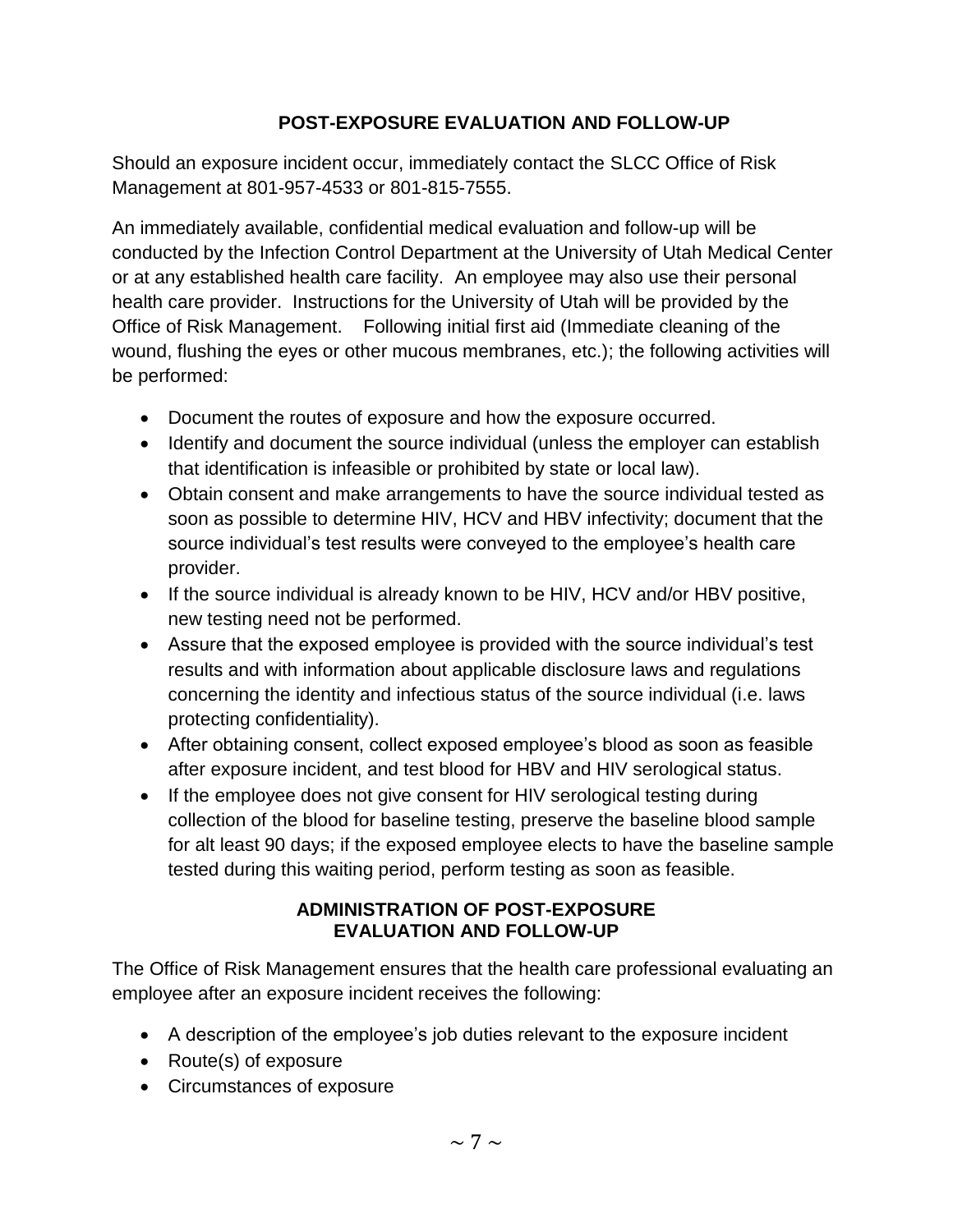- If possible, results of the source individuals blood test
- Relevant employee medical record, including vaccination status

The Office of Risk Management provides the employee with a copy of the evaluating health care professional's written opinion within 15 days after completion of the evaluation.

### **PROCEDURES FOR EVALUATING THE CIRCUMSTANCES SURROUNDING AN EXPOSURE INCIDENT**

The Office of Environmental Health and Safety will review the circumstances of all exposure incidents to determine:

- Engineering controls in use at the time
- Work practices followed
- A description of the device being used (type and brand)
- Protective equipment or clothing that was used at the time of the exposure incident (gloves, eye shields, etc.)
- Location of the incident
- Procedure being performed when the incident occurred
- Employee's training

The Office of Risk Management will record all percutaneous injuries from contaminated sharps in a Sharps Injury Log.

# **EMPLOYEE TRAINING**

All employees who have occupational exposure to blood borne pathogens receive initial and annual training conducted, administered or approved, by the Office of Environmental Health and Safety

All employees who have occupational exposure to blood borne pathogens receive training on the epidemiology, symptoms, and transmission of blood borne pathogen diseases. In addition, the training program covers, at a minimum, the following elements:

- A copy and explanation of the OSHA blood borne pathogen standard
- An explanation of our Exposures Control Plan and how to obtain a copy
- An explanation of methods to recognize tasks and other activities that may involve exposure to blood or other potentially infectious materials, including what constitutes an incident
- An explanation of the use and limitations of engineering controls, work practices, and PPE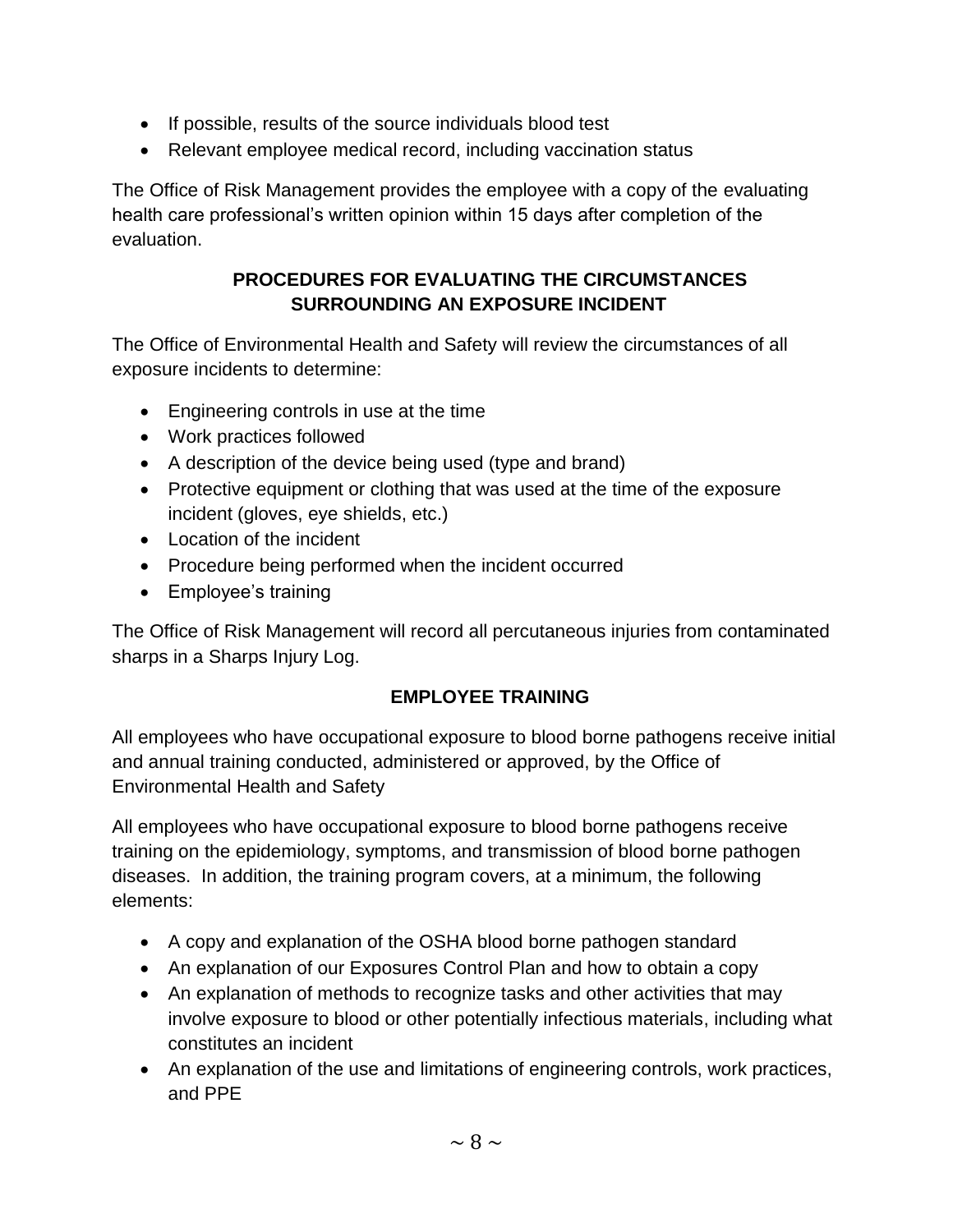- An explanation of the types, uses, location, removal, handling, decontamination, and disposal of PPE
- An explanation of the basis for PPE selection
- Information on the hepatitis B vaccine, including information on its efficacy, safety, method of administration, the benefits of being vaccinated, and the vaccine will be offered free of charge.
- Information on the appropriate actions to take and persons to contact in an emergency involving blood or other potentially infectious material
- An explanation of the procedure to follow if an exposure incident occurs, including the method of reporting the incident and the medical follow-up that will be made available.
- Information on the post exposure evaluation and the follow up that the employer is required to provide for the employee following an exposure incident
- An explanation of the signs and labels and/or color coding required by the standard and used at this facility
- An opportunity for interactive questions and answers with the person conducting the training session

Training records for Salt Lake Community College will be available in the Office of Risk Management.

# **RECORDKEEPING**

Training records are completed for each employee upon completion of training. These documents will be kept for at least three years in the Office of Risk Management.

The training records include:

- The dates of the training sessions
- The contents or a summary of the training sessions
- The names and qualifications of persons conducting the trainings
- The names and job titles of all persons attending the training sessions

Employee training records are provided upon request to the employee or the employee's authorized representative within 15 working days. Such requests should be addressed to the Office of Risk Management.

#### **Medical Records**

Medical Records are maintained for each employee with occupational exposure in accordance with 29 CFR 1919.1200, "Access to Employee Exposure and Medical Records."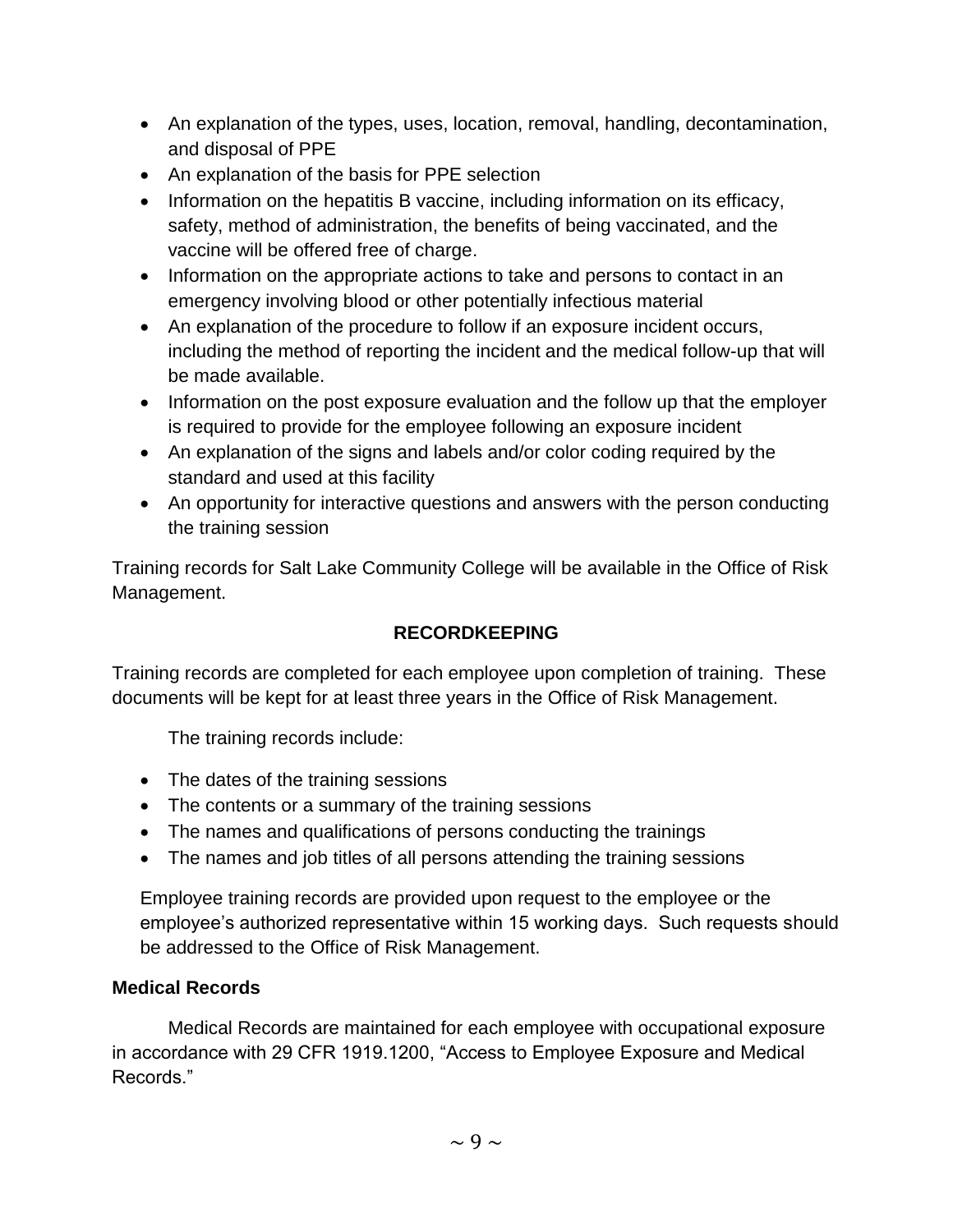The Office of Risk Management is responsible for maintenance of the required medical records. These confidential records are kept under the custodianship of the Office of Risk Management for at least the duration of employment plus 30 years.

Employee medical records are provided upon request of the employee or to anyone having written consent of the employee within 15 working days. Such requests should be sent to the Office of Risk Management.

#### **OSHA Recordkeeping**

An exposure incident is evaluated to determine if the case meets OSHA's Recordkeeping Requirements (29 CFR 1904). The determination and recording activities are done by the Office of Risk Management.

# **Sharps Injury Log**

In addition to the 1904 Recordkeeping Requirements, all percutaneous injuries from contaminated sharps are also recorded in a Sharps Injury Log. All incidences must include at least:

- Date of injury
- Type and brand of the device involved (syringe, etc.)
- Work area where the incident occurred

This log is reviewed as part of the annual program evaluation and maintained for at least five years following the end of the calendar year covered. If a copy is requested by anyone, it must have any personal identifiers removed from the report.

# **HEPATITIS B VACCINE DECLINATION (MANDATORY)**

I understand that due to my occupational exposure to blood or other potentially infectious material I may be at risk of acquiring hepatitis B virus or (HBV) infection. I have been given the opportunity to be vaccinated with hepatitis B vaccine, at no charge to myself. However, I decline hepatitis B vaccination at this time. I understand that by declining this vaccine, I continue to be at risk of acquiring hepatitis B, a serious disease. If in the future I continue to have occupational exposures to blood or other potentially infectious materials and I want to be vaccinated with hepatitis B vaccine, I can receive the vaccination series at no charge to me.

| Sian<br>$\mathbf{v}$<br>.<br>×. | _<br>---- |  |
|---------------------------------|-----------|--|
|                                 |           |  |